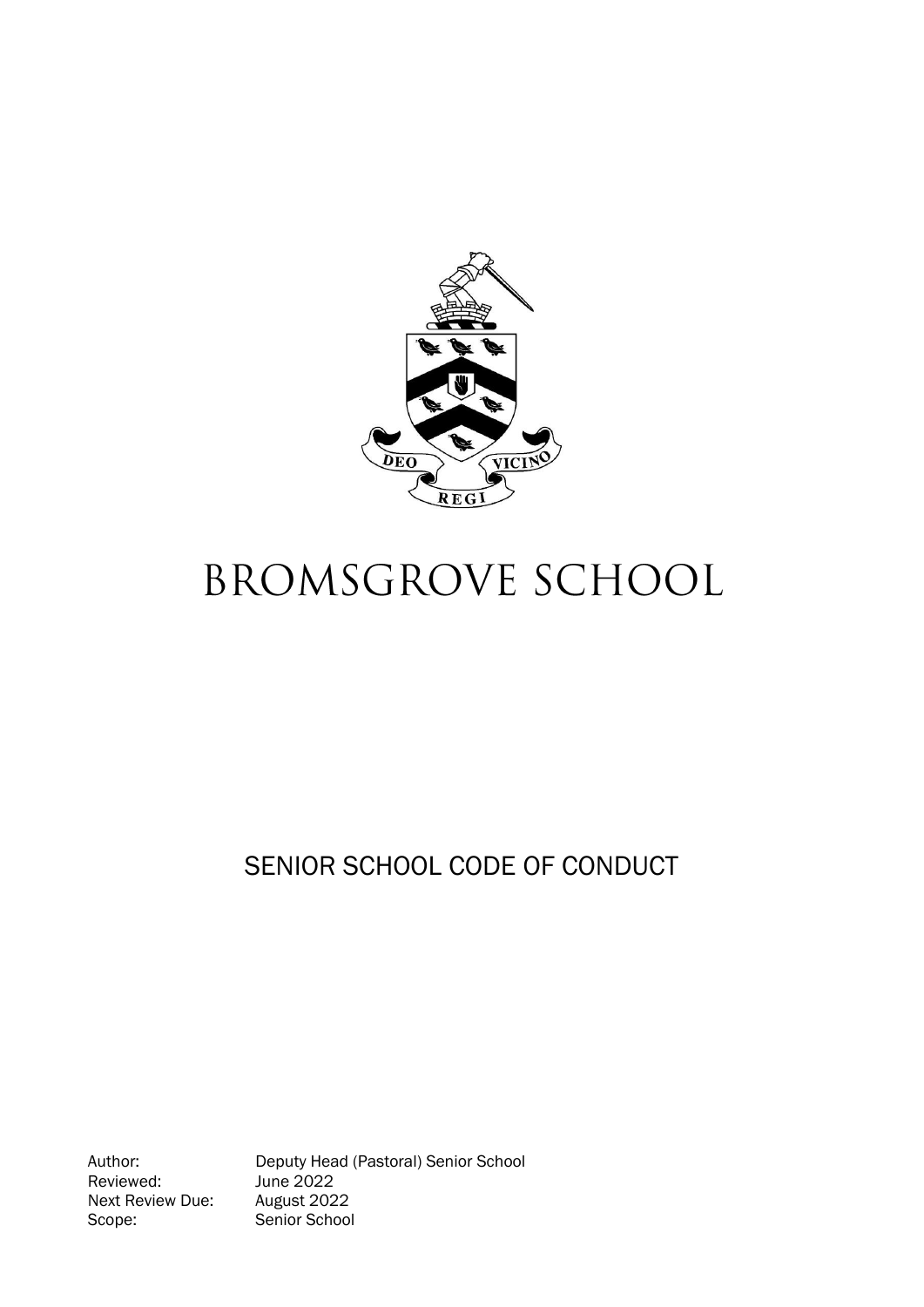# SENIOR SCHOOL CODE OF CONDUCT

#### INTRODUCTION

The Code of Conduct exists to ensure the protection of the individual pupil and the smooth functioning of the School community. By promoting positive values of citizenship within School, pupils are prepared to take their place as responsible adults in the world.

Good manners, a sense of responsibility, consideration for others, punctuality and tidiness are expected of pupils at all times. Any breach of good manners or good sense is a breach of this Code and contrary to the welfare of the community. Good behaviour is also expected when pupils represent the School elsewhere or are in the local community.

These rules are readily available to all parents, guardians, pupils and staff on the School website. All of us have an obligation to uphold these rules for the common good.

Any pupil who persistently undermines the morale and well-being of the School community may be asked to leave the School.

#### RULES

#### 1. LESSONS

Pupils are expected to show a positive attitude in class, to be fully involved in a lesson, to assist the development of an effective partnership between teacher and pupils, and generally to promote the learning environment.

- a) Pupils must attend all timetabled commitments.
- b) It is a serious offence to disrupt the learning environment by poor behaviour in class.
- c) The School expects all students to work hard, seek help in areas of difficulty, and do their best. Academic honesty is highly valued, plagiarism is treated seriously and any sources used within an assignment should be acknowledged so that no unfair advantage is gained.
- d) If a pupil has an authorised absence or valid reason for not attending a lesson or other commitments such as games or activities, they should personally inform the teacher responsible in advance or provide an explanation at the earliest opportunity.
- e) If a member of staff is not present at the start of a lesson, then after an interval of ten minutes, a member of the class should report to reception and await instructions. Pupils must wait quietly.
- f) If a pupil is unwell in lesson time, he/she should seek the permission of the teacher to report to the School Health Centre (if a boarder) or the School Reception (if a day pupil); pupils must not return to Houses. Pupils attending the Health Centre at break times should report promptly at the start of break.
- g) When Sixth Form pupils have study lessons, they should work either in the Library or in their Houses as directed. Whilst they are also allowed to use Café 1553 or to work with peers in other Houses (with staff permission), they should not wander around the campus during these periods.

### 2. DETENTIONS

Sanctions for various breaches of the Senior School Code of Conduct are detailed in the Sanctions Procedure. However, for clarity with regard to detentions, note that all Detentions take priority over all other engagements.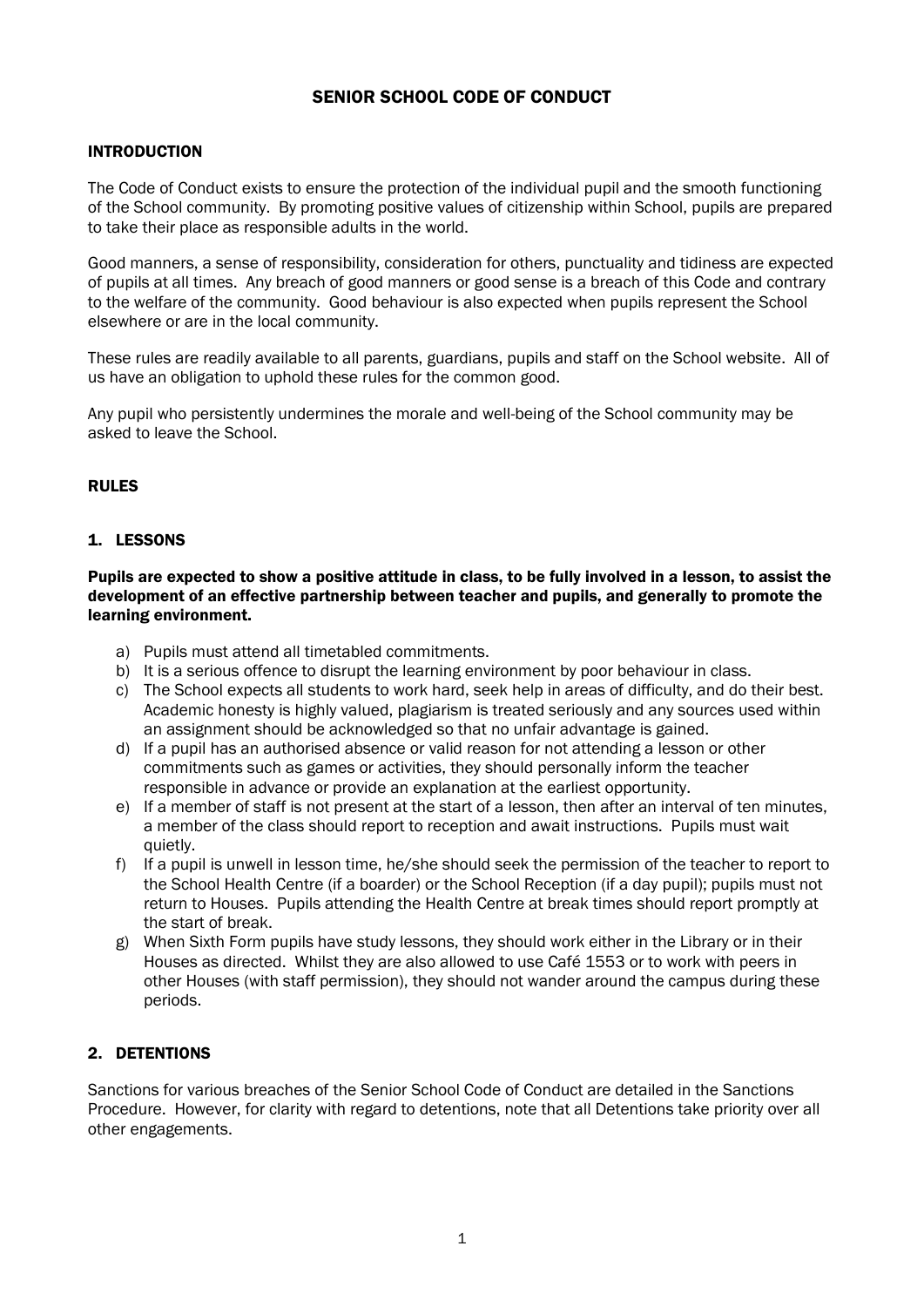#### 3. THE MEMORIAL CHAPEL

- a) As a matter of respect for other people and their beliefs, not to mention for the fallen Old Bromsgrovians to whom the building continues to be a memorial, pupils should enter Chapel in silence. At the end of the service there should be respectful silence until all staff and pupils have left the building.
- b) Only members of Staff and School Monitors may leave bags in the Chapel foyer.
- c) Umbrellas should be left in the foyer and not taken into the Chapel.
- d) Scarves and coats should be removed on entering Chapel.

#### 4. REGISTRATION

- a) Pupils must attend all Registrations and Roll Calls scheduled during the day and evening.
- b) No day pupil may leave School during the working day without the permission of their Houseparent.
- c) Even with permission, every pupil leaving or arriving at the School during the working day must sign out or in at reception.

#### 5. RELATIONSHIPS

#### a) Equal Opportunities

All pupils are expected to respect one another, irrespective of age, race, religion, culture, sex, gender, sexual orientation, special educational needs or disabilities.

#### b) Personal Relationships

As a coeducational establishment, the School values and supports friendships between the sexes. However, no intimate or inappropriate physical contact between or within the sexes is permitted (colloquially known as "The Six Inch Rule").

Any incident of sexual contact is liable to see a pupil excluded from the School.

It is important that visiting pupils are aware of the rules relating to access within a particular House. Pupils should only visit the communal areas of any other House.

Pupils are not allowed to visit members of the opposite sex in bedrooms or studies.

#### c) Bullying

The School expects all pupils to support, respect and value each other and thereby allow each individual to flourish. Bullying or intimidation of another pupil, whether verbal, physical, racial, sexual, cyber or against a disability is strictly forbidden, regardless of motive or medium. All members of the School are expected to abide by the School's Anti-Bullying Policy.

#### d) Conduct and Decorum

The School expects all to conduct themselves peacefully and with respect for others within buildings and around the grounds. Sporting facilities provide ample outlet for physical exertion and overly boisterous behaviour is not acceptable elsewhere.

#### 6. HEALTH AND SAFETY

#### a) Drugs

It is strictly forbidden for pupils to sell, buy, be in possession of, consume or be party to any involvement in drugs, solvents or any material designed to affect mental faculties adversely. Any incident involving drugs is liable to see a pupil excluded from the School.

#### b) Alcohol

Pupils may not consume or be in possession of alcohol except by the permission and direction of the School. Fifth Form pupils and below are forbidden to consume alcohol.

#### c) Smoking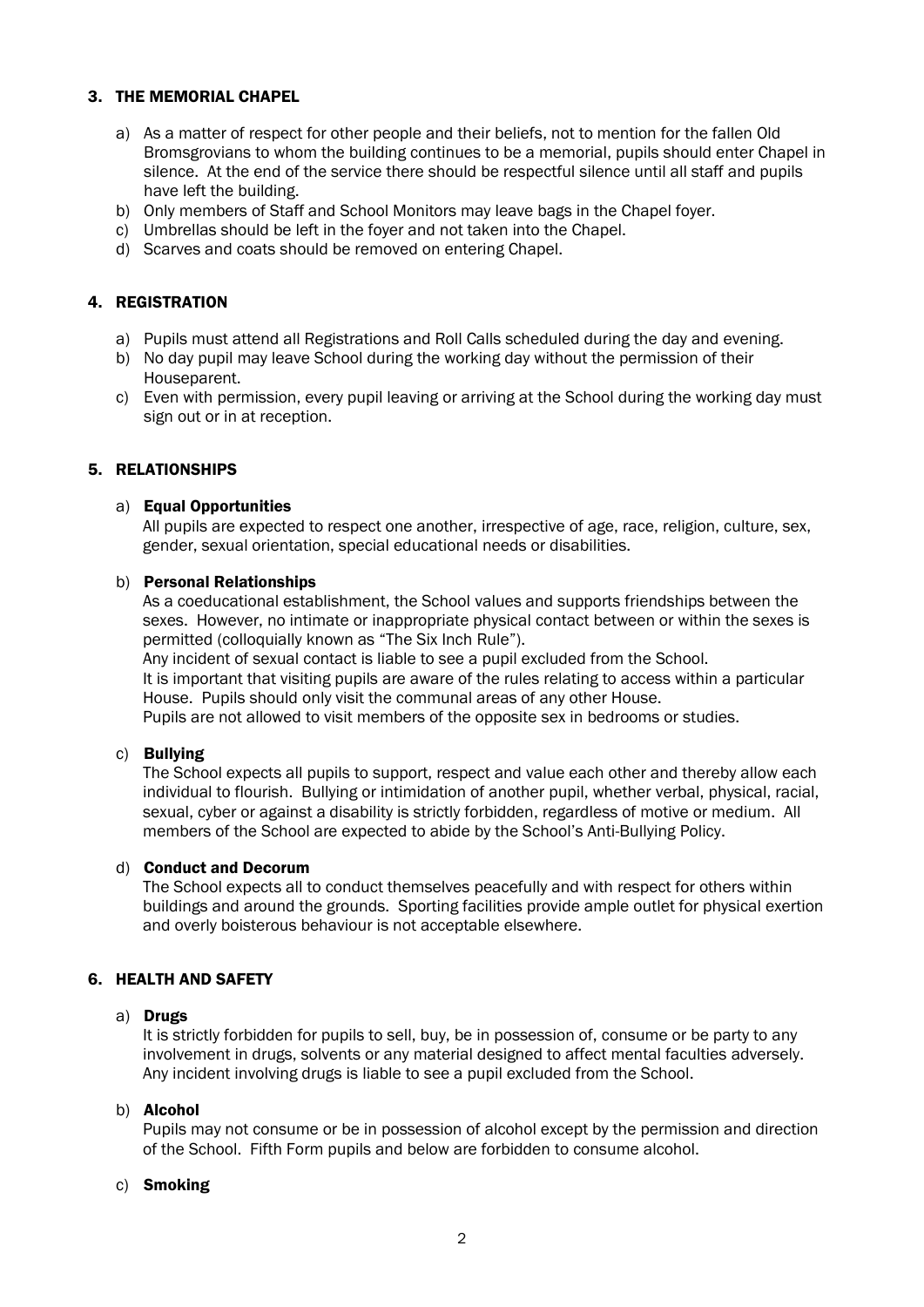The whole of the School Campus is non-smoking. Smoking is forbidden, and this includes vaping. Pupils may not be in possession of cigarettes, tobacco, tobacco replacement (vape) items, matches or lighters.

#### d) Medication

Any pupil having medication (including alternative and homeopathic medicines) prescribed by their home doctor or provided from home must inform their Houseparent/Housemother and/or the staff of the School Health Centre.

#### e) Use of Buildings

Pupils should not use classrooms, laboratories or the Sports Centre facilities unless a member of staff is present or has given permission.

#### f) Cars

Pupils who drive to School must have permission and a valid permit (see Section 11). All pupil drivers are expected to drive in a safe and responsible manner. All pupil drivers must park in the Housman Hall or Hayward car parks.

#### g) Unsupervised Activities

During the School day, pupils should not take part in unsupervised sports or activities.

#### 7. SOCIAL RESPONSIBILITY

#### a) Property and Possessions

Pupils are responsible for the security of their own valuables; it is the responsibility of parents to insure their children's possessions. However, the School offers a scheme operated by HSBC. The premium will be included automatically on the bill unless written notification to opt out is received by the School. Pupils should always ask House staff to look after any valuable items or sums of money.

Any loss or damage to School property or personal property must be reported immediately to House Staff. All personal property and clothing should be clearly marked with the owner's name and House.

#### b) Stealing

Pupils must respect each other's property. Stealing from another pupil or theft of School property undermines mutual trust and is treated as a very serious offence. Borrowing without permission is unacceptable.

#### c) Bank Cards

No pupil must ever divulge credit, debit or phone card details to another pupil. The use of another pupil's card is a very serious form of theft. Cards must be kept safely at all times, thereby reducing the risk of temptation to others.

#### d) Money

Any large sums of money – over £20.00 – should be deposited in a personal bank account or lodged with the Houseparent and must not be kept by the pupil.

Boarders must have a Bank or Building Society account. The School will assist in setting up such accounts.

Money must be neither lent nor borrowed.

The buying and selling of items between pupils is not allowed other than with the agreement of the Houseparent.

No betting or gambling is allowed.

#### e) Dangerous Weapons and Materials

Pupils may not be in possession of dangerous weapons, including air guns, replica guns, darts, laser pens and knives. For their own safety, pupils must never be in possession of fireworks or other pyrotechnics.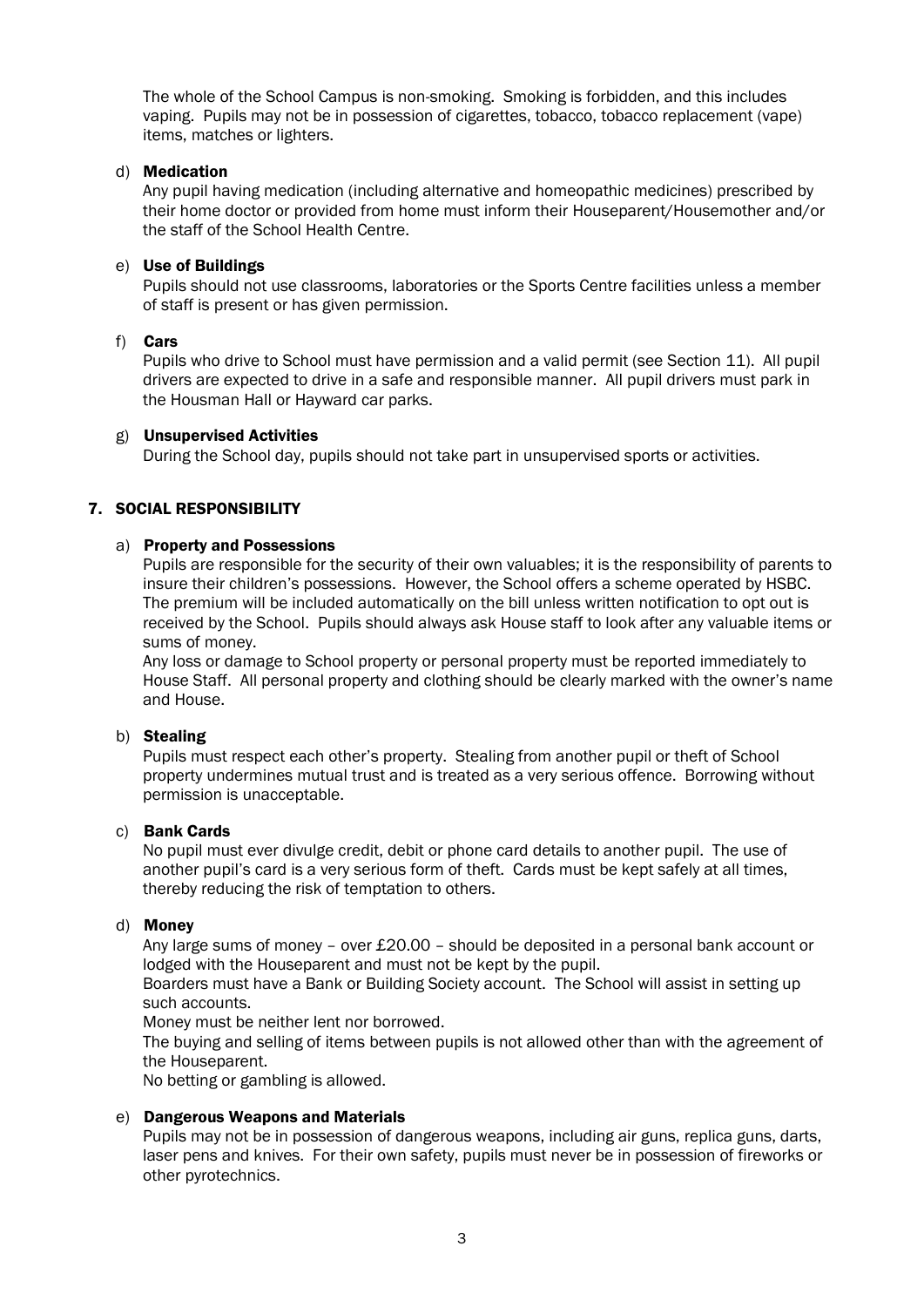#### f) Mobile Phones

Mobile phones should never be used in a way that disturbs or offends the privacy of others.

- During the School day, mobile telephones may only be used to make calls from the pupil's House. They should be switched off except when such calls need to be made.
- Mobile phones should not be used around the School grounds or in any other public place, such as the Chapel, Routh Hall, Cobham Theatre or the Dining Hall.
- The only exception to this is at the end of the School day when pupils may discreetly contact parents to confirm collection arrangements.
- Mobile phones should not be used in academic lessons, especially to take photographs or video during the lesson, unless with the explicit permission of the member of staff.

#### g) Portable Audio Devices

As well as mobile phones, other devices such as iPods, MP3 players, wi-fi speakers, and headphones may not be used during the School day other than in Houses.

#### h) Computer Files/ICT

All pupils are required to read and (digitally) sign the School's Acceptable Usage Policy. No pupil should ever divulge their network password to anyone. Logging on to someone else's network space is an invasion of that person's privacy and a serious breach of trust. Copying or tampering with any files in another person's network space calls into question the integrity of all computer-assisted learning within the School and is, therefore, a particularly serious offence. No blanket emails may be sent without the permission of the Deputy Head (Pastoral).

#### i) Pornography

The possession of, selling and distribution of obscene material is forbidden. The use of Information Technology facilities (including mobile phones) for such purposes is a serious offence. Pornography degrades the person and community.

#### j) Music

Consideration must be given to others when playing music. Music may not be played out of doors.

#### k) Courtesy

All pupils are expected to show the appropriate courtesy towards all members of the School, whatever their role in the School, and visitors. It is also expected that pupils show courtesy to others in the town, on School trips, visits and during fixtures against other Schools, whether at home or away.

#### l) Litter

All litter, whether of the pupil's own making or not, must be placed in the litter bins provided. We all have a responsibility in respecting our School environment.

#### m) Graffiti

We are proud of our buildings: we treat any form of graffiti or vandalism as a very serious offence.

#### n) Briefcases/Rucksacks/Bags

All Fifth Form and below are expected to use plain black School bags, briefcases or rucksacks for their books and files.

These bags should only be left at the following points around the School grounds:

- to the side of the Dining Hall
- in the LRC Foyer in the storage space provided
- in the storage racks behind the Arena
- at the top of Kyteless and Chapel steps (immediately before Chapel).

Bags/briefcases/rucksacks are to be placed upright and in orderly fashion so as not to inconvenience passers-by; they should not block pathways.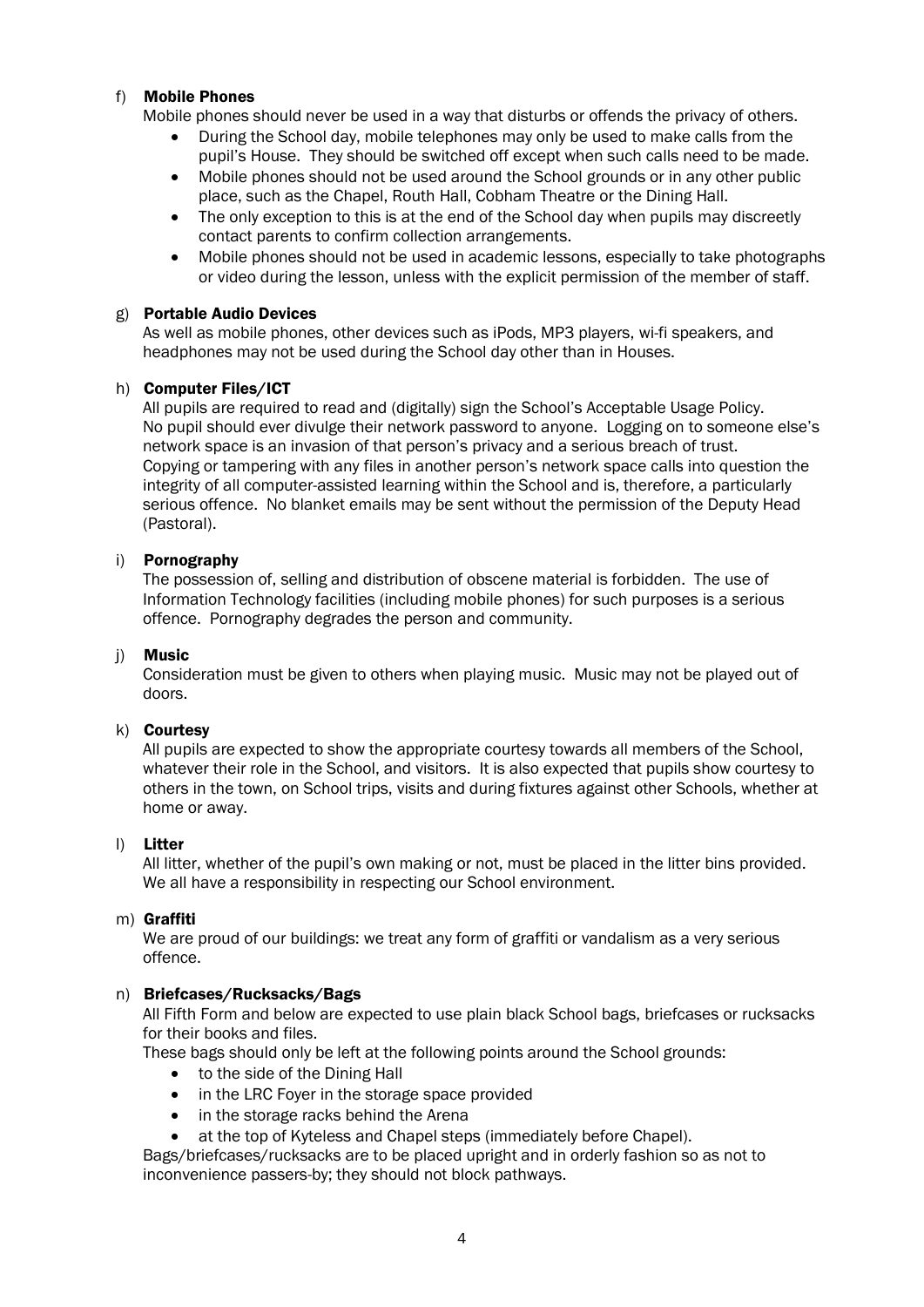Pupils are reminded not to leave bags/briefcases/rucksacks in the grounds overnight as their safety cannot be guaranteed.

#### o) Lawns

In order to protect the School greens and lawns, pupils should not use Gordon Green or Routh Hall Green during the School day (except for School Monitors). School or House Monitors of Elmshurst, Mary Windsor, Oakley and Walters Houses may walk across Chapel Lawn on their way to breakfast and Chapel. However, during the winter months, all greens and lawns are out of bounds. Pupils should never walk along Masters' Walk but instead use the raised pathways opposite the Memorial Chapel and Kyteless.

#### p) Car Park

In the interest of safety, pupils are not to walk through the staff car park and down the ramp; there are footpaths and steps to the sides.

#### q) Language

English is the appropriate language to use during the working day.

#### r) Bad Language

Swearing is offensive behaviour; it is unacceptable in any language.

## 8. PERSONAL APPEARANCE

a) Dress (See Dress Code Summaries below for full details)

All uniform, sportswear and casual wear must comply with the published clothing list. Pupils, parents and guardians are expected to support the School with uniform worn smartly and correctly. We ask you to adhere to this code, as any items deemed unsuitable will need to be replaced.

Day pupils must wear School uniform when travelling to School. When returning home pupils must wear School uniform or, with the permission of their Houseparent or Sports Coach, regulation School sportswear.

b) Hair (See Dress Code Summaries below for full details) Pupils' hair must be of a style and cut approved by the Deputy Head (Pastoral), Senior Mistress or Senior Master. Their ruling is final.

#### c) Tattoos

No visible tattoos are permitted (including when wearing sports/team kit).

All decisions on dress and appearance lie with the Deputy Head (Pastoral), Senior Mistress or Senior Master. Their ruling is final.

#### 9. BOUNDS

These rules are designed to protect the safety of pupils.

- a) Day pupils may only remain on the School campus after the end of the School day (5.50pm) or visit the campus on Sunday if they have the permission of their Houseparent to use the LRC or attend an official School activity.
- b) Pupils may leave the campus during the School day during official Down Town times. Details of these times are published in Houses. At other times, pupils should first obtain a written leave slip from their Houseparent. Upper Sixth pupils may visit the town during any period free of commitments, but only after morning break, having signed out with their Houseparent's permission. When walking to and from School, pupils must follow recognised routes.
- c) Pupils will not visit off licences, public houses or betting shops. (The rules regarding Boarders' visits to public houses are published elsewhere). Pupils are reminded that it is a criminal offence to buy alcohol under the age of 18 and may lead to prosecution by the police.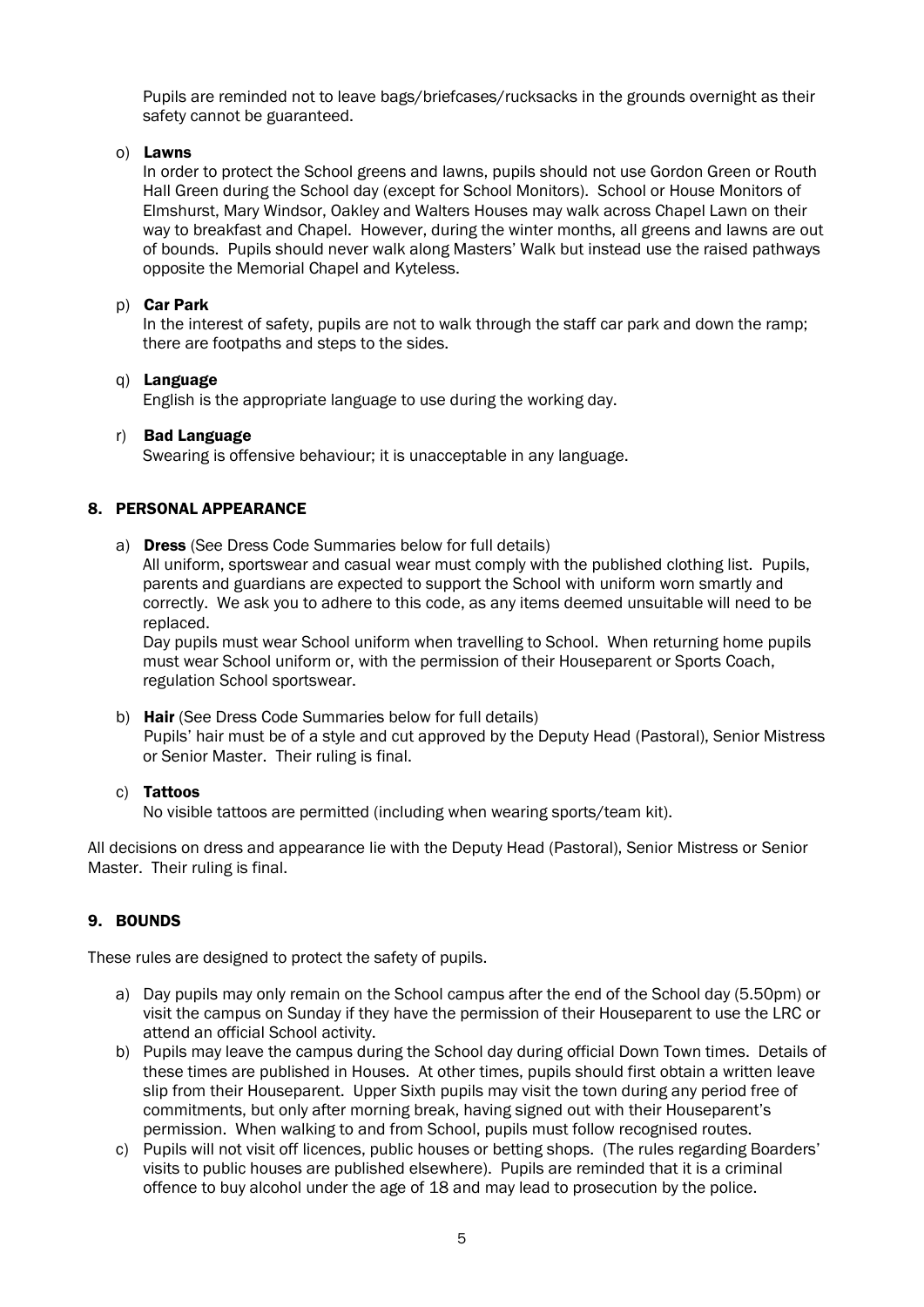- d) When visiting other Houses, a pupil must first gain permission from a member of the Staff of the House concerned.
- e) Senior School pupils are welcome to visit the Preparatory School for a genuine reason, but must first seek the permission of their own Houseparent and of the Preparatory School duty staff.

#### 10. SCHOOL COMMITMENTS

Bromsgrove School runs on boarding lines and so School commitments and fixtures, including those at weekends, are very much part of the ethos and culture. The expectation is for all pupils (whether day or boarding) to participate in commitments for which they are selected or asked to attend. Dates for such events and fixtures are published well in advance, as are online team lists for sporting fixtures. Any request to miss such commitments for a valid external reason should be made, where possible, to the relevant Houseparent at least two weeks in advance.

#### 11. LEAVE FOR BOARDERS

Boarders may take exeats on any weekend except for Remembrance Sunday weekend, for all or part of the time between completing School commitments on Friday/Saturday and 7.30pm on Sunday.

They must:

- observe the rules relating to the use of cars
- ensure that their Houseparent has all required leave documentation before going on exeat
- ensure, if spending the exeat with hosts other than their parents/guardians, that Houseparents receive the consent of both their parents/guardian and written confirmation from the host.
- either be picked up from School by their host or travel directly to their host in order to ensure some formality in the transfer of duty of care. The School expects the supervising host to be over 25 years of age, and only allows Sixth Form boarding pupils to travel unaccompanied on trains for such exeat arrangements.

#### 12. CARS/MOTOR VEHICLES/PUPIL TRANSPORT

#### Pupils should always drive with great safety. Pupils should not drive on to the main School Campus without prior permission.

- a) Day pupils who hold a driving licence may drive cars to and from School subject to the following conditions:
	- A School indemnity form must be signed by the pupil's parent or guardian and passed via the relevant Houseparent to the Head of Security. Please note the indemnity form specifies both vehicle and driver.
	- Any day pupil passenger may travel in the car only if both pupils' parents and the driver's Houseparent have appropriate signed indemnity forms.
	- Day pupils who drive to School must park at the Housman Hall or Hayward car parks, not in the South car park or on local roads, and display the official School vehicle permit.
- b) All drivers are reminded of the speed restrictions that operate in the School grounds.
- c) A pupil must not drive out of School premises during the School day without the express permission of his/her Houseparent in writing.
- d) Pupils must inform their Houseparent of driving lessons; driving tuition may take place during a study period, but not during timetabled academic lessons or when there are other School commitments. Both Day and Boarding pupils need permission to have driving lessons.
- e) Boarders may not keep vehicles at School. When travelling to or from School, boarders must be driven by parents, guardians or other nominated adult drivers (not current pupils).
- f) Bicycles may be used with the Houseparents' agreement if they are roadworthy, named and kept locked when not in use. An indemnity form signed by parents or guardians should be kept by the Houseparent.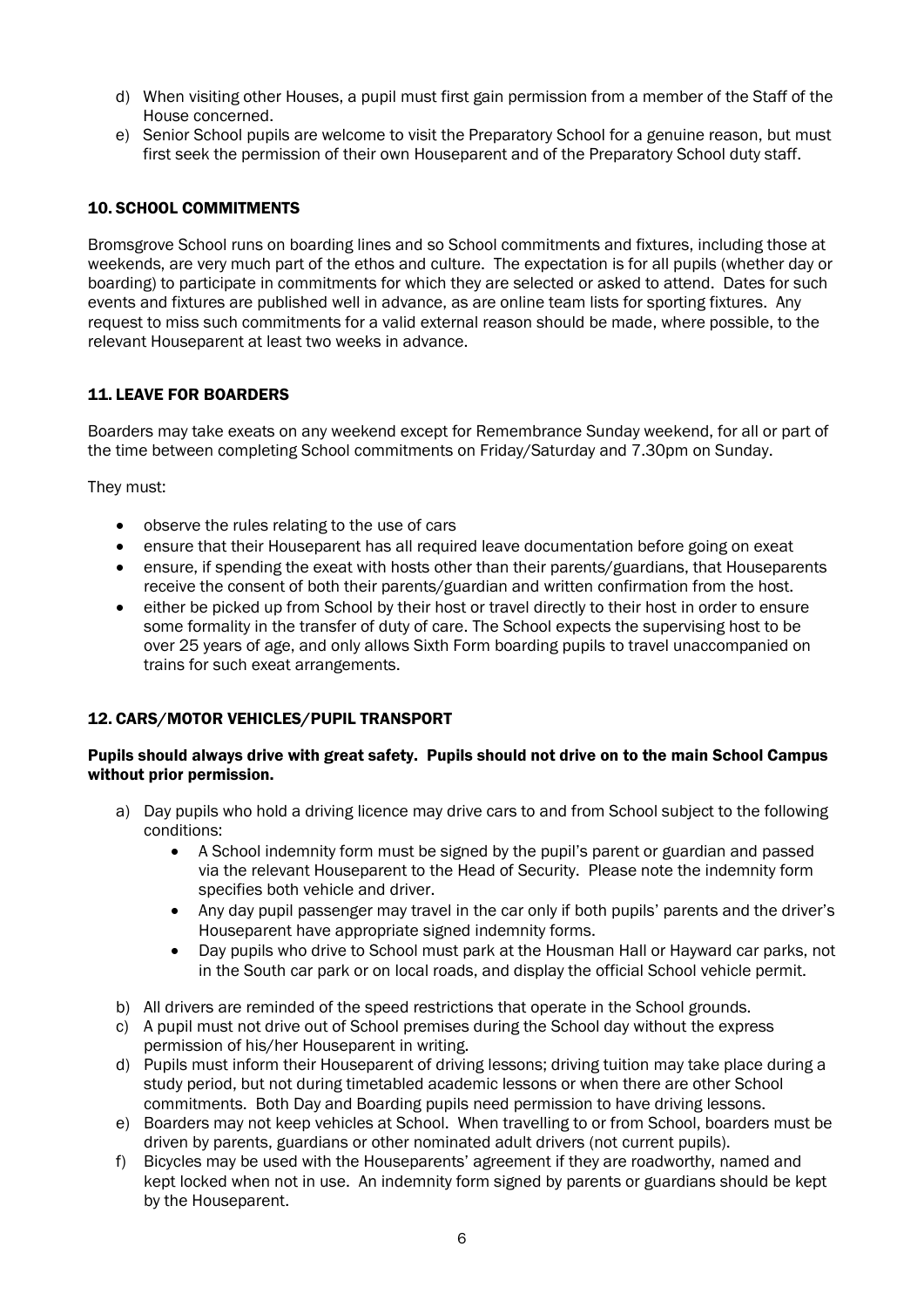g) Whilst on School Transport pupils should at all times wear seat belts, behave appropriately and should follow the instructions of the driver and/or member of staff in charge.

#### 13. DINING HALL

- a) Food and drink, including sweets etc. may be eaten only in the Dining Hall, Café 1553 and in the Houses. Eating and drinking whilst walking through School or in the town is forbidden. Food may not be taken away from the Dining Hall.
- b) Pupils are expected to queue sensibly at the correct times, show every courtesy to catering staff and to show good table manners when eating.
- c) Chewing gum and bubble gum are forbidden anywhere in the School. It is difficult to dispose of and quickly disfigures paths and furniture.

#### Amendments

VARIOUS RULES ARE PUBLISHED FROM TIME TO TIME AND IN GREATER DETAIL. PUPILS MUST READ NOTICES AND LISTEN CAREFULLY TO GUIDANCE FROM THE HEADMASTER, DEPUTY HEADMASTER (PASTORAL), SENIOR MASTER AND MISTRESS, OTHER SENIOR STAFF AND HOUSEPARENTS. IF IN DOUBT, PUPILS SHOULD SEEK CLARIFICATION FROM THE ABOVE.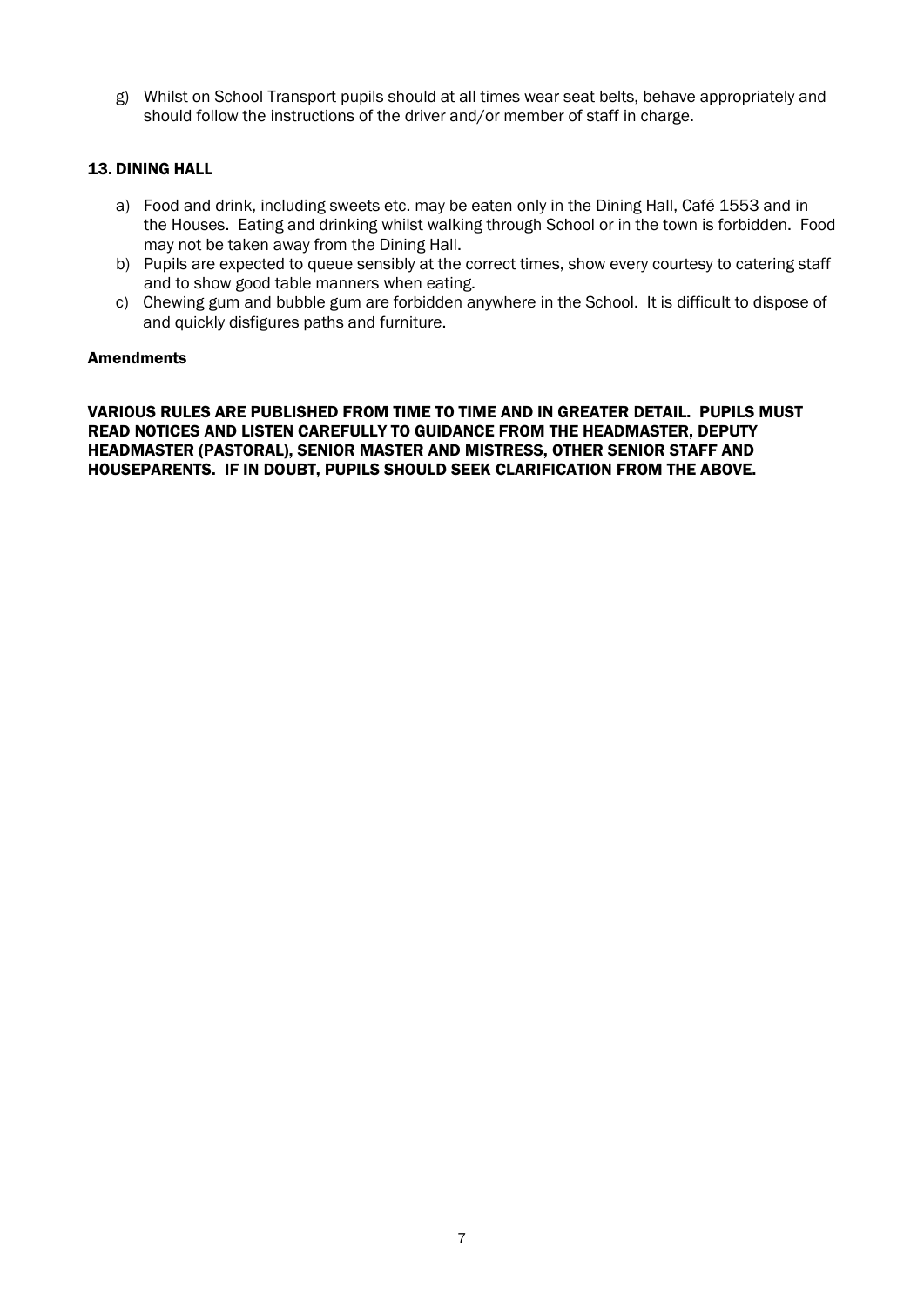# DRESS CODE SUMMARY FOR GIRLS IN FOURTH AND FIFTH FORM (YEARS 9, 10 AND 11)

| <b>BLAZER:</b>      | School regulation navy blue                                                                                                                                   |
|---------------------|---------------------------------------------------------------------------------------------------------------------------------------------------------------|
| <b>SKIRT*:</b>      | School regulation skirt, to be worn mid-calf, unaltered, and as sold by the uniform<br>supplier                                                               |
| TROUSERS*:          | School regulation tartan trousers, to sit on the back of the shoe                                                                                             |
| <b>SHIRT:</b>       | Winter - School white shirt, fully tucked in, top button done up with tie<br>Summer - School white blouse, fully tucked in                                    |
| TIE:                | School or House tie                                                                                                                                           |
| <b>PULLOVER:</b>    | School-crested regulation navy blue V-neck pullover                                                                                                           |
| <b>TIGHTS:</b>      | Un-patterned natural or navy blue (not black) tights or knee length navy socks                                                                                |
| <b>SHOES:</b>       | Smart and formal plain black leather flat shoes (no patent, suede or material)<br>Ballet, boot or trainer styles are not acceptable                           |
| <b>OVERCOAT:</b>    | School regulation overcoat, worn with the School blazer                                                                                                       |
| <b>ACCESSORIES:</b> | School rucksack/laptop bag or plain black bag/laptop bag (no logos)<br>School maroon umbrella<br>School scarf                                                 |
| HAIR:               | Natural colour - no extremes of colour, cut or style, tied back fully, neatly and off the<br>face. Hair bobbles, bands and headscarves in navy blue or maroon |
| <b>JEWELLERY:</b>   | A watch<br>One set of small stud earrings, to be worn at the bottom of the earlobe (no other<br>piercings)<br>No necklaces, bracelets or rings                |
| <b>MAKE-UP:</b>     | No make-up and only clear nail varnish                                                                                                                        |
| <b>SPORTS KIT:</b>  | Only School sports kit to be worn on campus                                                                                                                   |

\* Girls have the choice of wearing a skirt or trousers. Many do have both, but this is not essential, and girls may wear whichever is their preference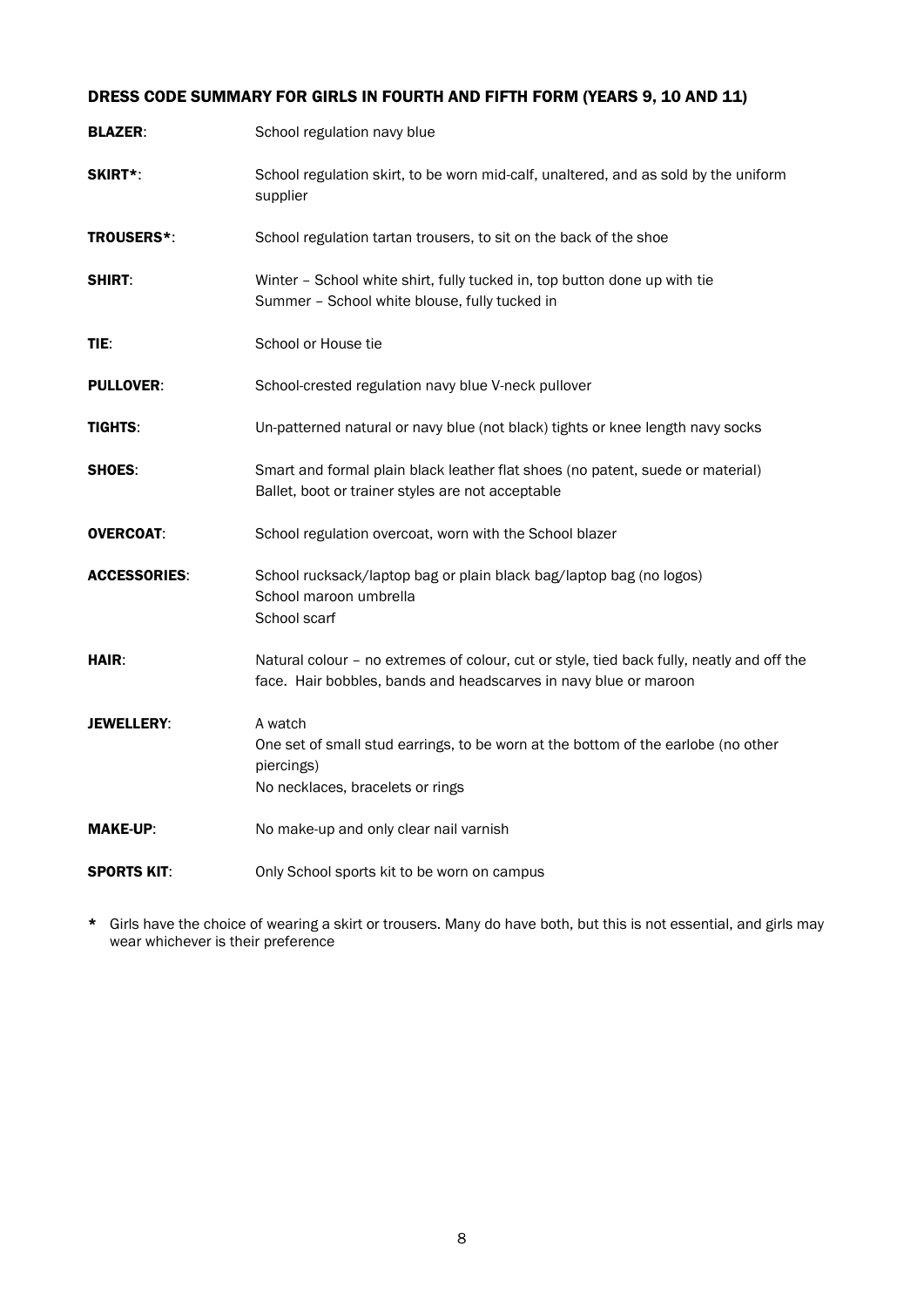# DRESS CODE SUMMARY FOR BOYS IN FOURTH AND FIFTH FORM (YEARS 9, 10 & 11)

| <b>BLAZER:</b>      | School regulation - navy blue                                                                                                                                                                     |
|---------------------|---------------------------------------------------------------------------------------------------------------------------------------------------------------------------------------------------|
| <b>TROUSERS:</b>    | School regulation - charcoal grey                                                                                                                                                                 |
| <b>SHIRT:</b>       | Winter - School long-sleeved white shirt<br>Summer - School short-sleeved white shirt, tucked in, top button always done up with<br>tie                                                           |
| TIE:                | School or House tie                                                                                                                                                                               |
| <b>PULLOVER:</b>    | School-crested regulation navy blue V-neck pullover                                                                                                                                               |
| <b>SHOES:</b>       | Smart plain black leather lace-up shoes (no patent, suede or material)<br>Boot or trainer styles are not acceptable                                                                               |
| SOCKS:              | Dark grey                                                                                                                                                                                         |
| <b>OVERCOAT:</b>    | School regulation overcoat, worn with the School blazer                                                                                                                                           |
| <b>ACCESSORIES:</b> | School rucksack/laptop bag or plain black bag (no logos)<br>School maroon umbrella<br>School scarf                                                                                                |
| HAIR:               | Natural colour - no extremes of colour, cut or style. Hair should be neat, covering<br>neither the collar nor eyes, no part of the hairstyle to be very closely cropped or shaved<br>Clean shaven |
| <b>JEWELLERY:</b>   | A watch                                                                                                                                                                                           |
| <b>SPORTS KIT:</b>  | Only School sports kit to be worn on campus                                                                                                                                                       |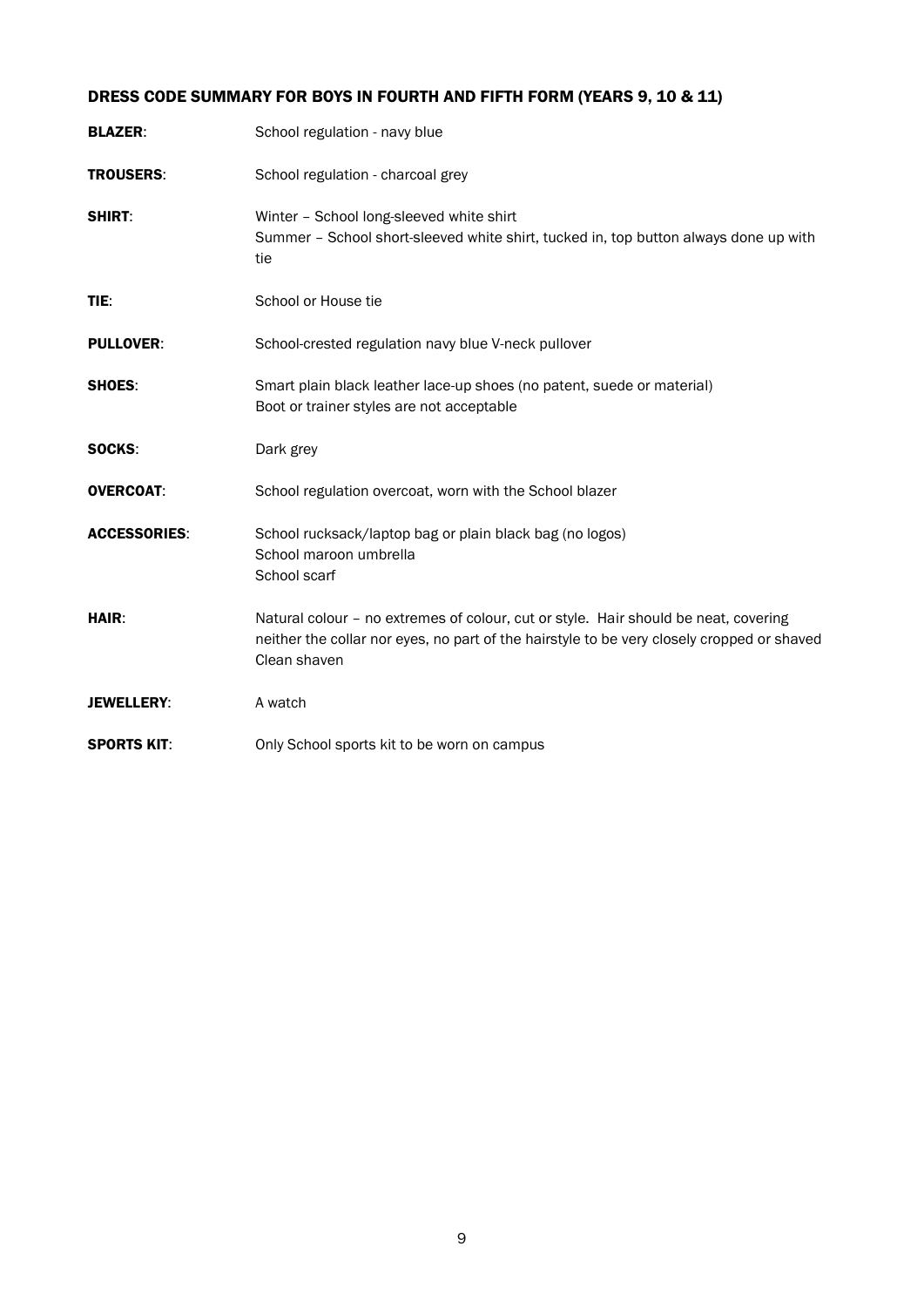# DRESS CODE SUMMARY FOR SIXTH FORM GIRLS

| <b>TAILORED SUIT:</b> | Plain dark grey, navy blue or black<br>No bold stripes or checks<br>Jacket and skirt/trousers of matching material<br>Skirt to sit on or below the knee (not tight)<br>Trousers of a smart cut, not skinny, bootleg or jeans-style, to sit on the back of the shoe |
|-----------------------|--------------------------------------------------------------------------------------------------------------------------------------------------------------------------------------------------------------------------------------------------------------------|
| <b>BLOUSE:</b>        | Plain white or light pastel shade (no dark colours)<br>Collared 'shirt' style with buttons to the top - of an appropriate (not tight) fit, always<br>tucked in                                                                                                     |
| <b>PULLOVER:</b>      | Plain V-neck pullover in black, dark grey, navy blue or maroon                                                                                                                                                                                                     |
| <b>HOSIERY:</b>       | Un-patterned natural, black or navy blue tights<br>Natural, black or navy blue pop socks to be worn with trousers                                                                                                                                                  |
| <b>SHOES:</b>         | Smart plain black leather or patent (no suede or material)<br>Heels not more than 3cms in height (no stiletto heels), ballet boot and trainer styles are<br>not acceptable                                                                                         |
| <b>OVERCOAT:</b>      | School coat or plain tailored coat in navy blue, black or dark grey (to be worn over suit)                                                                                                                                                                         |
| <b>SPORTS KIT:</b>    | Only School sports kit to be worn on campus                                                                                                                                                                                                                        |
| <b>ACCESSORIES:</b>   | School rucksack/laptop bag or plain black bag (no logos)<br>School umbrella<br>School scarf                                                                                                                                                                        |
| <b>HAIR:</b>          | Natural colour - no extremes of colour, cut or style. Hair accessories or headscarves in<br>navy blue, black or maroon                                                                                                                                             |
| <b>JEWELLERY:</b>     | One discreet necklace, watch, bracelet and ring<br>One set of small, unobtrusive earrings to be worn at the bottom of the earlobe (no other<br>piercings)                                                                                                          |
| <b>MAKE-UP:</b>       | Subtle make-up and clear nail varnish                                                                                                                                                                                                                              |